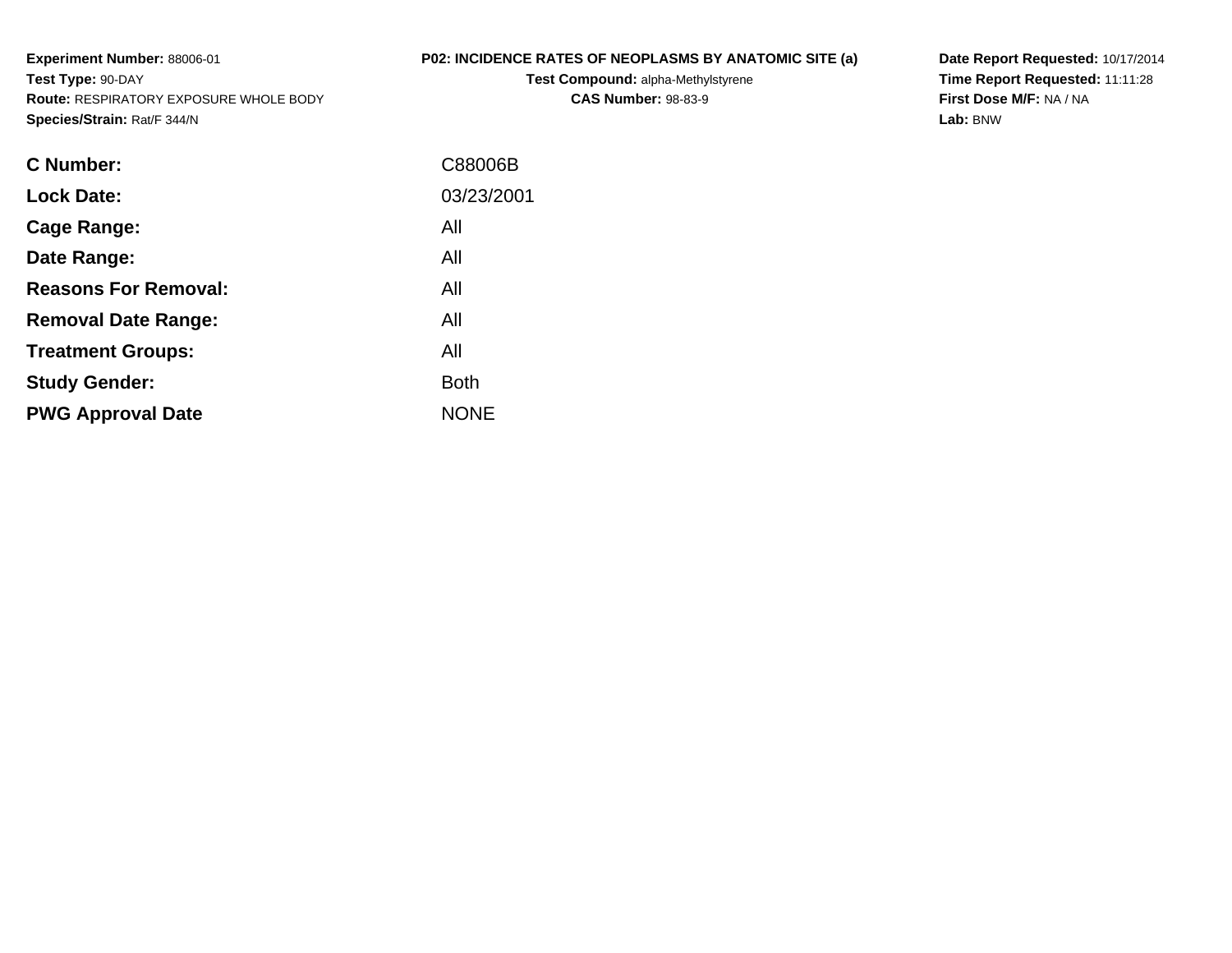| Experiment Number: 88006-01                   |                | P02: INCIDENCE RATES OF NEOPLASMS BY ANATOMIC SITE (a) | Date Report Requested: 10/17/2014 |                |                |                 |
|-----------------------------------------------|----------------|--------------------------------------------------------|-----------------------------------|----------------|----------------|-----------------|
| Test Type: 90-DAY                             |                | Test Compound: alpha-Methylstyrene                     | Time Report Requested: 11:11:28   |                |                |                 |
| <b>Route: RESPIRATORY EXPOSURE WHOLE BODY</b> |                | <b>CAS Number: 98-83-9</b>                             | First Dose M/F: NA / NA           |                |                |                 |
| Species/Strain: Rat/F 344/N                   |                |                                                        |                                   | Lab: BNW       |                |                 |
| F 344/N Rat MALE                              | <b>CONTROL</b> | <b>75 PPM</b>                                          | <b>150 PPM</b>                    | <b>300 PPM</b> | <b>600 PPM</b> | <b>1000 PPM</b> |
| <b>Disposition Summary</b>                    |                |                                                        |                                   |                |                |                 |
| <b>Animals Initially In Study</b>             | 10             | 10                                                     | 10                                | 10             | 10             | 10              |
| <b>Early Deaths</b>                           |                |                                                        |                                   |                |                |                 |
| <b>Survivors</b>                              |                |                                                        |                                   |                |                |                 |
| <b>Terminal Sacrifice</b>                     | 10             | 10                                                     | 10                                | 10             | 10             | 10              |
| <b>Animals Examined Microscopically</b>       | 10             | 10                                                     | 10                                | 10             | 10             | 10              |
| <b>ALIMENTARY SYSTEM</b>                      |                |                                                        |                                   |                |                |                 |
| Esophagus                                     | (10)           | (0)                                                    | (0)                               | (0)            | (0)            | (10)            |
| Intestine Large, Cecum                        | (10)           | (0)                                                    | (0)                               | (0)            | (0)            | (10)            |
| Intestine Large, Colon                        | (10)           | (0)                                                    | (0)                               | (0)            | (0)            | (10)            |
| Intestine Large, Rectum                       | (10)           | (0)                                                    | (0)                               | (0)            | (0)            | (10)            |
| Intestine Small, Duodenum                     | (10)           | (0)                                                    | (0)                               | (0)            | (0)            | (10)            |
| Intestine Small, Ileum                        | (10)           | (0)                                                    | (0)                               | (0)            | (0)            | (10)            |
| Intestine Small, Jejunum                      | (10)           | (0)                                                    | (0)                               | (0)            | (0)            | (10)            |
| Liver                                         | (10)           | (10)                                                   | (10)                              | (10)           | (10)           | (10)            |
| Mesentery                                     | (0)            | (0)                                                    | (0)                               | (0)            | (1)            | (0)             |
| Pancreas                                      | (10)           | (0)                                                    | (0)                               | (0)            | (0)            | (10)            |
| <b>Salivary Glands</b>                        | (10)           | (0)                                                    | (0)                               | (0)            | (0)            | (10)            |
| Stomach, Forestomach                          | (10)           | (0)                                                    | (0)                               | (0)            | (0)            | (10)            |
| Stomach, Glandular                            | (10)           | (0)                                                    | (0)                               | (0)            | (0)            | (10)            |
| CARDIOVASCULAR SYSTEM                         |                |                                                        |                                   |                |                |                 |
| <b>Blood Vessel</b>                           | (10)           | (0)                                                    | (0)                               | (0)            | (0)            | (10)            |
| Heart                                         | (10)           | (0)                                                    | (0)                               | (0)            | (0)            | (10)            |
| <b>ENDOCRINE SYSTEM</b>                       |                |                                                        |                                   |                |                |                 |
| <b>Adrenal Cortex</b>                         | (10)           | (0)                                                    | (0)                               | (0)            | (0)            | (10)            |
| Adrenal Medulla                               | (10)           | (0)                                                    | (0)                               | (0)            | (0)            | (10)            |

a - Number of animals examined microscopically at site and number of animals with lesion

b - Primary tumors: all tumors except metastatic tumors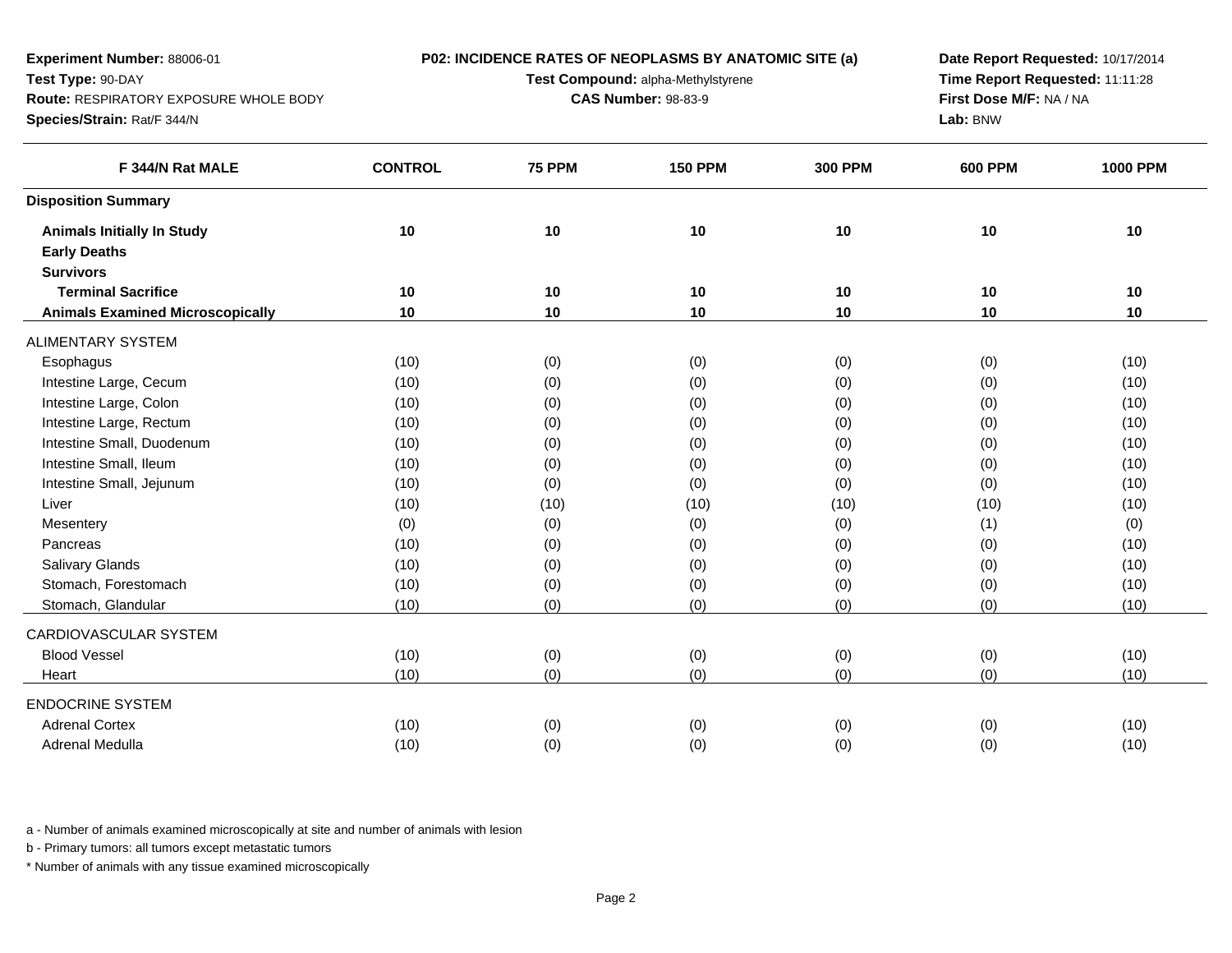| Experiment Number: 88006-01<br>Test Type: 90-DAY<br>Route: RESPIRATORY EXPOSURE WHOLE BODY<br>Species/Strain: Rat/F 344/N |                | P02: INCIDENCE RATES OF NEOPLASMS BY ANATOMIC SITE (a)<br>Test Compound: alpha-Methylstyrene<br><b>CAS Number: 98-83-9</b> | Date Report Requested: 10/17/2014<br>Time Report Requested: 11:11:28<br>First Dose M/F: NA / NA<br>Lab: BNW |                |                |                 |
|---------------------------------------------------------------------------------------------------------------------------|----------------|----------------------------------------------------------------------------------------------------------------------------|-------------------------------------------------------------------------------------------------------------|----------------|----------------|-----------------|
| F 344/N Rat MALE                                                                                                          | <b>CONTROL</b> | <b>75 PPM</b>                                                                                                              | <b>150 PPM</b>                                                                                              | <b>300 PPM</b> | <b>600 PPM</b> | <b>1000 PPM</b> |
| Islets, Pancreatic                                                                                                        | (10)           | (0)                                                                                                                        | (0)                                                                                                         | (0)            | (0)            | (10)            |
| Parathyroid Gland                                                                                                         | (9)            | (0)                                                                                                                        | (0)                                                                                                         | (0)            | (0)            | (7)             |
| <b>Pituitary Gland</b>                                                                                                    | (10)           | (0)                                                                                                                        | (0)                                                                                                         | (0)            | (0)            | (10)            |
| <b>Thyroid Gland</b>                                                                                                      | (10)           | (0)                                                                                                                        | (0)                                                                                                         | (0)            | (0)            | (10)            |
| <b>GENERAL BODY SYSTEM</b><br>None                                                                                        |                |                                                                                                                            |                                                                                                             |                |                |                 |
| <b>GENITAL SYSTEM</b>                                                                                                     |                |                                                                                                                            |                                                                                                             |                |                |                 |
| Epididymis                                                                                                                | (9)            | (0)                                                                                                                        | (0)                                                                                                         | (0)            | (0)            | (10)            |
| <b>Preputial Gland</b>                                                                                                    | (10)           | (0)                                                                                                                        | (0)                                                                                                         | (0)            | (0)            | (10)            |
| Prostate                                                                                                                  | (10)           | (0)                                                                                                                        | (0)                                                                                                         | (0)            | (0)            | (10)            |
| <b>Seminal Vesicle</b>                                                                                                    | (10)           | (0)                                                                                                                        | (0)                                                                                                         | (0)            | (0)            | (10)            |
| <b>Testes</b>                                                                                                             | (10)           | (0)                                                                                                                        | (0)                                                                                                         | (0)            | (0)            | (10)            |
| <b>HEMATOPOIETIC SYSTEM</b>                                                                                               |                |                                                                                                                            |                                                                                                             |                |                |                 |
| <b>Bone Marrow</b>                                                                                                        | (10)           | (0)                                                                                                                        | (0)                                                                                                         | (0)            | (0)            | (10)            |
| Lymph Node, Bronchial                                                                                                     | (3)            | (0)                                                                                                                        | (0)                                                                                                         | (0)            | (0)            | (2)             |
| Lymph Node, Mandibular                                                                                                    | (1)            | (0)                                                                                                                        | (0)                                                                                                         | (0)            | (0)            | (0)             |
| Lymph Node, Mediastinal                                                                                                   | (6)            | (1)                                                                                                                        | (0)                                                                                                         | (0)            | (0)            | (7)             |
| Lymph Node, Mesenteric                                                                                                    | (10)           | (0)                                                                                                                        | (0)                                                                                                         | (0)            | (0)            | (10)            |
| Spleen                                                                                                                    | (10)           | (0)                                                                                                                        | (0)                                                                                                         | (0)            | (0)            | (10)            |
| Thymus                                                                                                                    | (10)           | (0)                                                                                                                        | (0)                                                                                                         | (0)            | (0)            | (10)            |
| <b>INTEGUMENTARY SYSTEM</b>                                                                                               |                |                                                                                                                            |                                                                                                             |                |                |                 |
| <b>Mammary Gland</b>                                                                                                      | (9)            | (0)                                                                                                                        | (0)                                                                                                         | (0)            | (0)            | (7)             |
| Skin                                                                                                                      | (10)           | (0)                                                                                                                        | (0)                                                                                                         | (0)            | (0)            | (10)            |
| MUSCULOSKELETAL SYSTEM                                                                                                    |                |                                                                                                                            |                                                                                                             |                |                |                 |
| <b>Bone</b>                                                                                                               | (10)           | (0)                                                                                                                        | (0)                                                                                                         | (0)            | (0)            | (10)            |

NERVOUS SYSTEM

a - Number of animals examined microscopically at site and number of animals with lesion

b - Primary tumors: all tumors except metastatic tumors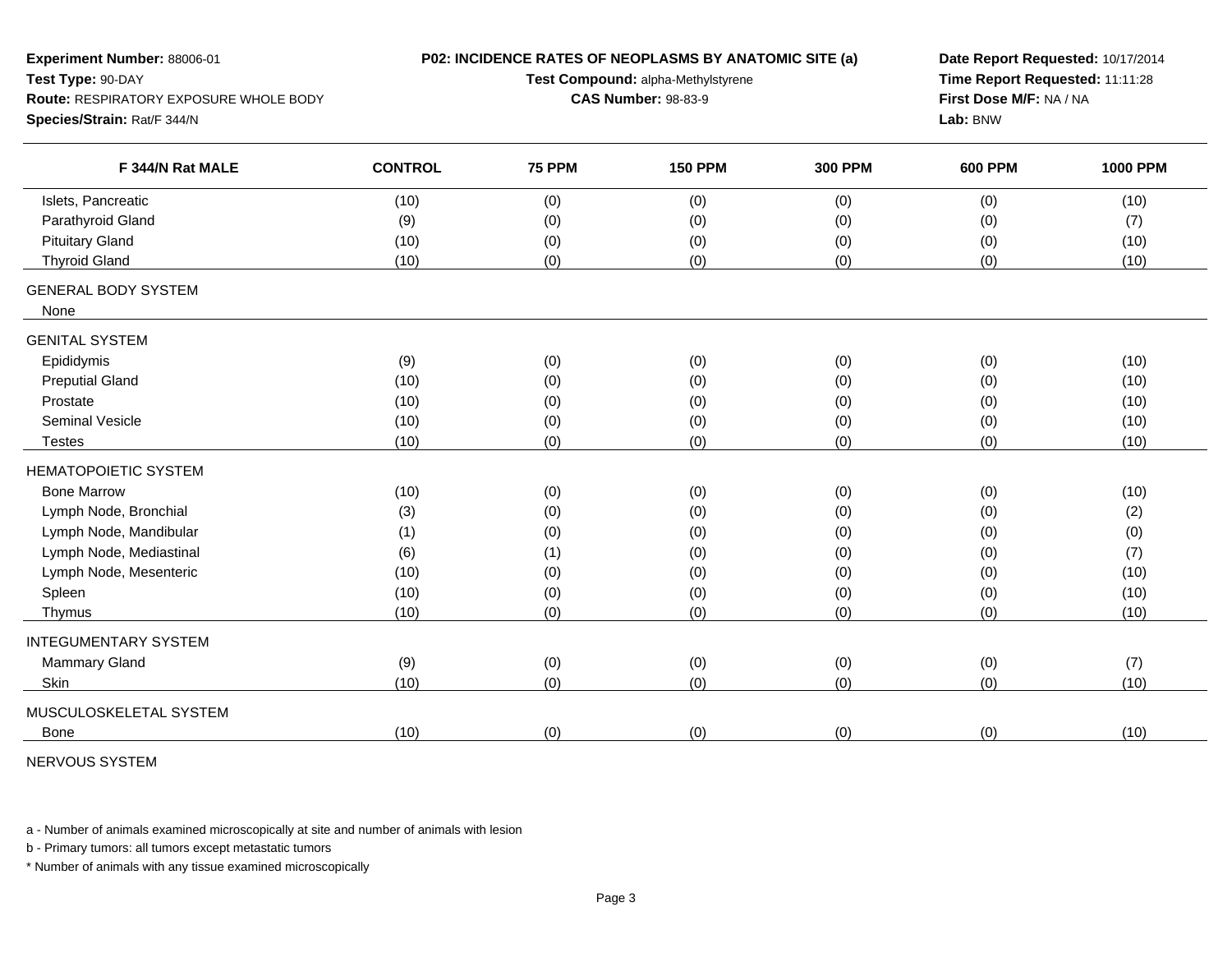| <b>Experiment Number: 88006-01</b><br>Test Type: 90-DAY                      |                | P02: INCIDENCE RATES OF NEOPLASMS BY ANATOMIC SITE (a)<br>Test Compound: alpha-Methylstyrene | Date Report Requested: 10/17/2014<br>Time Report Requested: 11:11:28 |                |         |                 |
|------------------------------------------------------------------------------|----------------|----------------------------------------------------------------------------------------------|----------------------------------------------------------------------|----------------|---------|-----------------|
| <b>Route: RESPIRATORY EXPOSURE WHOLE BODY</b><br>Species/Strain: Rat/F 344/N |                | <b>CAS Number: 98-83-9</b>                                                                   | First Dose M/F: NA / NA<br>Lab: BNW                                  |                |         |                 |
| F 344/N Rat MALE                                                             | <b>CONTROL</b> |                                                                                              | <b>150 PPM</b>                                                       | <b>300 PPM</b> | 600 PPM | <b>1000 PPM</b> |
| <b>Brain</b>                                                                 | (10)           | (0)                                                                                          | (0)                                                                  | (0)            | (0)     | (10)            |

x (10) (0) (0) (0) (0) (0) (0) (0) (10)

(10) (0) (0) (0) (0) (10)

(10) (10) (10) (10) (10) (10)

a (10) (10) (0) (0) (0) (0) (0) (0) (0) (10)

e (10) (10) (1) (0) (0) (0) (0) (0) (10)

(10) (10) (10) (10) (10) (10)

a (10) (0) (0) (0) (0) (0) (0) (10)

d (10) (0) (0) (0) (0) (0) (0) (10)

(10) (0) (0) (0) (0) (10)

a - Number of animals examined microscopically at site and number of animals with lesion

b - Primary tumors: all tumors except metastatic tumors

\* Number of animals with any tissue examined microscopically

**Date Report Requested:** 10/17/2014**Time Report Requested:** 11:11:28

## **Experiment Number:** 88006-01

RESPIRATORY SYSTEM

SPECIAL SENSES SYSTEM

Harderian Gland

URINARY SYSTEM

Urinary Bladder

Larynx

Lung

Nose

Pleura

Eye

Kidney

Trachea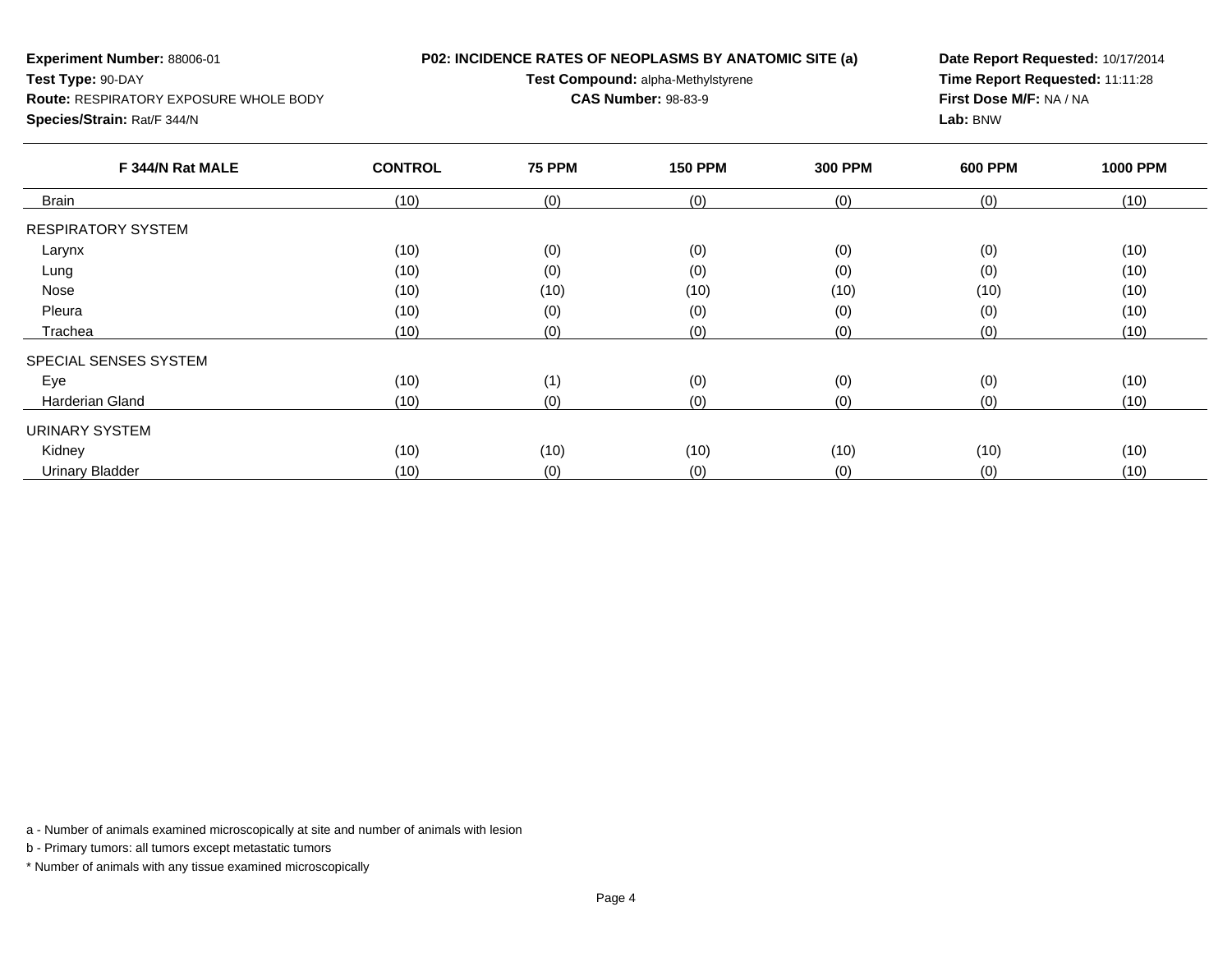| Experiment Number: 88006-01<br>Test Type: 90-DAY<br>Route: RESPIRATORY EXPOSURE WHOLE BODY<br>Species/Strain: Rat/F 344/N |                | P02: INCIDENCE RATES OF NEOPLASMS BY ANATOMIC SITE (a)<br>Test Compound: alpha-Methylstyrene<br><b>CAS Number: 98-83-9</b> | Date Report Requested: 10/17/2014<br>Time Report Requested: 11:11:28<br>First Dose M/F: NA / NA<br>Lab: BNW |                |                |                 |
|---------------------------------------------------------------------------------------------------------------------------|----------------|----------------------------------------------------------------------------------------------------------------------------|-------------------------------------------------------------------------------------------------------------|----------------|----------------|-----------------|
| F 344/N Rat MALE                                                                                                          | <b>CONTROL</b> | <b>75 PPM</b>                                                                                                              | <b>150 PPM</b>                                                                                              | <b>300 PPM</b> | <b>600 PPM</b> | <b>1000 PPM</b> |
| <b>Tumor Summary for MALE</b>                                                                                             |                |                                                                                                                            |                                                                                                             |                |                |                 |
| <b>Total Animals with Primary Neoplasms (b)</b><br><b>Total Primary Neoplasms</b>                                         |                |                                                                                                                            |                                                                                                             |                |                |                 |
| <b>Total Animals with Benign Neoplasms</b><br><b>Total Benign Neoplasms</b>                                               |                |                                                                                                                            |                                                                                                             |                |                |                 |
| <b>Total Animals with Malignant Neoplasms</b><br><b>Total Malignant Neoplasms</b>                                         |                |                                                                                                                            |                                                                                                             |                |                |                 |
| <b>Total Animals with Metastatic Neoplasms</b><br><b>Total Metastatic Neoplasms</b>                                       |                |                                                                                                                            |                                                                                                             |                |                |                 |
| <b>Total Animals with Malignant Neoplasms</b><br><b>Uncertain Primary Site</b>                                            |                |                                                                                                                            |                                                                                                             |                |                |                 |
| Total Animals with Neoplasms Uncertain -<br><b>Benign or Malignant</b><br><b>Total Uncertain Neoplasms</b>                |                |                                                                                                                            |                                                                                                             |                |                |                 |

\*\*\*END OF MALE DATA\*\*\*

a - Number of animals examined microscopically at site and number of animals with lesion

b - Primary tumors: all tumors except metastatic tumors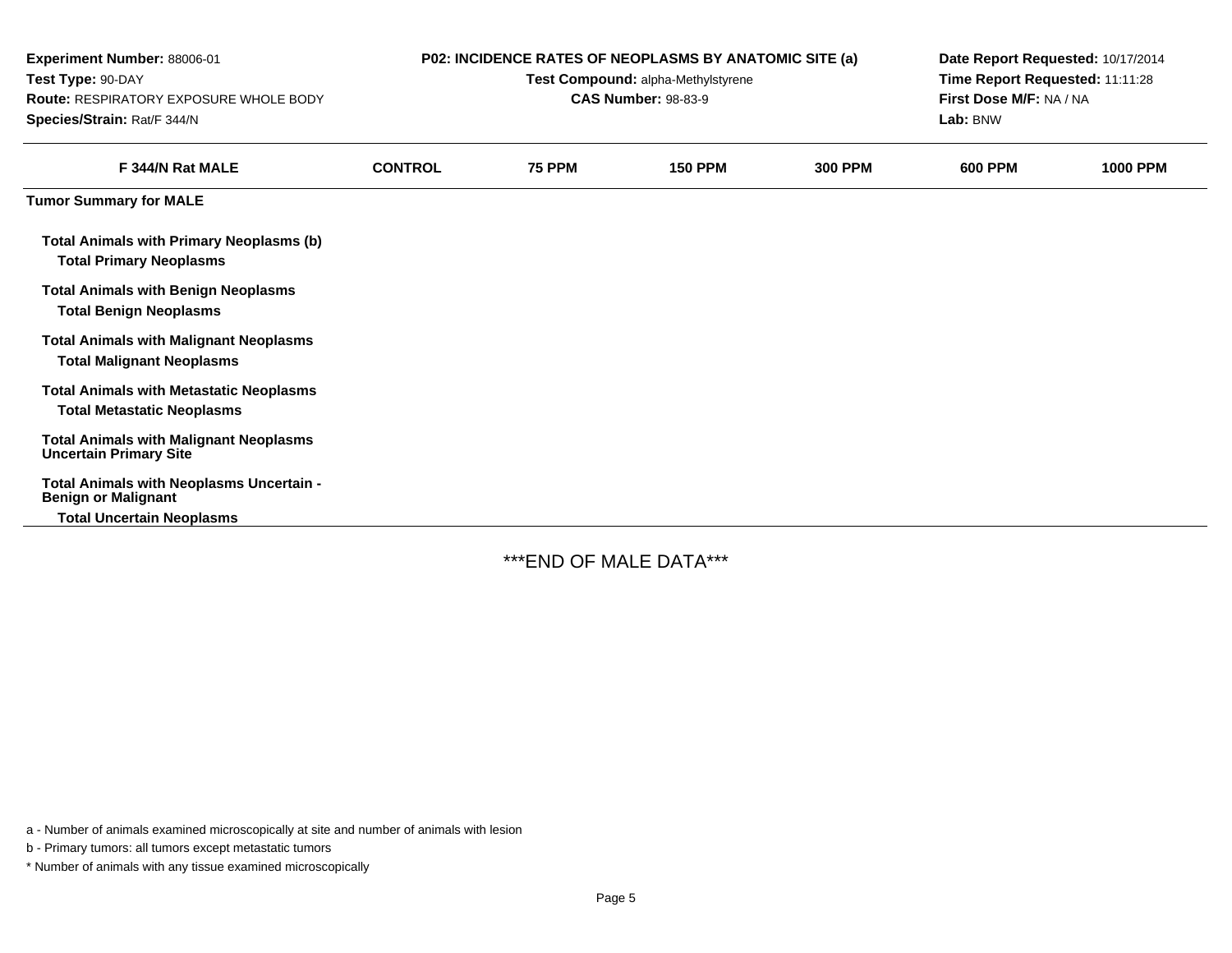| Test Type: 90-DAY<br>Test Compound: alpha-Methylstyrene<br><b>CAS Number: 98-83-9</b><br><b>Route: RESPIRATORY EXPOSURE WHOLE BODY</b><br>Species/Strain: Rat/F 344/N | Time Report Requested: 11:11:28<br>First Dose M/F: NA / NA<br>Lab: BNW<br><b>600 PPM</b><br>10 | <b>1000 PPM</b> |
|-----------------------------------------------------------------------------------------------------------------------------------------------------------------------|------------------------------------------------------------------------------------------------|-----------------|
|                                                                                                                                                                       |                                                                                                |                 |
|                                                                                                                                                                       |                                                                                                |                 |
|                                                                                                                                                                       |                                                                                                |                 |
| <b>CONTROL</b><br><b>75 PPM</b><br><b>150 PPM</b><br>F 344/N Rat FEMALE<br><b>300 PPM</b>                                                                             |                                                                                                |                 |
| <b>Disposition Summary</b>                                                                                                                                            |                                                                                                |                 |
| 10<br>10<br>10<br>10<br><b>Animals Initially In Study</b>                                                                                                             |                                                                                                | 10              |
| <b>Early Deaths</b>                                                                                                                                                   |                                                                                                |                 |
| <b>Survivors</b>                                                                                                                                                      |                                                                                                |                 |
| <b>Terminal Sacrifice</b><br>10<br>10<br>10<br>10                                                                                                                     | 10                                                                                             | 10              |
| 10<br>10<br>10<br>10<br><b>Animals Examined Microscopically</b>                                                                                                       | 10                                                                                             | 10              |
| <b>ALIMENTARY SYSTEM</b>                                                                                                                                              |                                                                                                |                 |
| (10)<br>(0)<br>(0)<br>(0)<br>Esophagus                                                                                                                                | (0)                                                                                            | (10)            |
| Intestine Large, Cecum<br>(10)<br>(0)<br>(0)<br>(0)                                                                                                                   | (0)                                                                                            | (10)            |
| Intestine Large, Colon<br>(10)<br>(0)<br>(0)<br>(0)                                                                                                                   | (0)                                                                                            | (10)            |
| Intestine Large, Rectum<br>(10)<br>(0)<br>(0)<br>(0)                                                                                                                  | (0)                                                                                            | (10)            |
| Intestine Small, Duodenum<br>(10)<br>(0)<br>(0)<br>(0)                                                                                                                | (0)                                                                                            | (10)            |
| Intestine Small, Ileum<br>(0)<br>(0)<br>(10)<br>(0)                                                                                                                   | (0)                                                                                            | (10)            |
| Intestine Small, Jejunum<br>(0)<br>(10)<br>(0)<br>(0)                                                                                                                 | (0)                                                                                            | (10)            |
| (10)<br>Liver<br>(10)<br>(10)<br>(10)                                                                                                                                 | (10)                                                                                           | (10)            |
| (0)<br>(1)<br>(0)<br>(0)<br>Mesentery                                                                                                                                 | (0)                                                                                            | (0)             |
| Pancreas<br>(10)<br>(0)<br>(0)<br>(0)                                                                                                                                 | (0)                                                                                            | (10)            |
| <b>Salivary Glands</b><br>(10)<br>(0)<br>(0)<br>(0)                                                                                                                   | (0)                                                                                            | (10)            |
| Stomach, Forestomach<br>(10)<br>(0)<br>(0)<br>(0)                                                                                                                     | (0)                                                                                            | (10)            |
| (0)<br>Stomach, Glandular<br>(10)<br>(0)<br>(0)                                                                                                                       | (0)                                                                                            | (10)            |
| CARDIOVASCULAR SYSTEM                                                                                                                                                 |                                                                                                |                 |
| <b>Blood Vessel</b><br>(0)<br>(0)<br>(10)<br>(0)                                                                                                                      | (0)                                                                                            | (10)            |
| (10)<br>(0)<br>(0)<br>(0)<br>Heart                                                                                                                                    | (0)                                                                                            | (10)            |
| <b>ENDOCRINE SYSTEM</b>                                                                                                                                               |                                                                                                |                 |
| <b>Adrenal Cortex</b><br>(10)<br>(0)<br>(0)<br>(0)                                                                                                                    | (0)                                                                                            | (10)            |
| <b>Adrenal Medulla</b><br>(10)<br>(0)<br>(0)<br>(0)                                                                                                                   | (0)                                                                                            | (10)            |

a - Number of animals examined microscopically at site and number of animals with lesion

b - Primary tumors: all tumors except metastatic tumors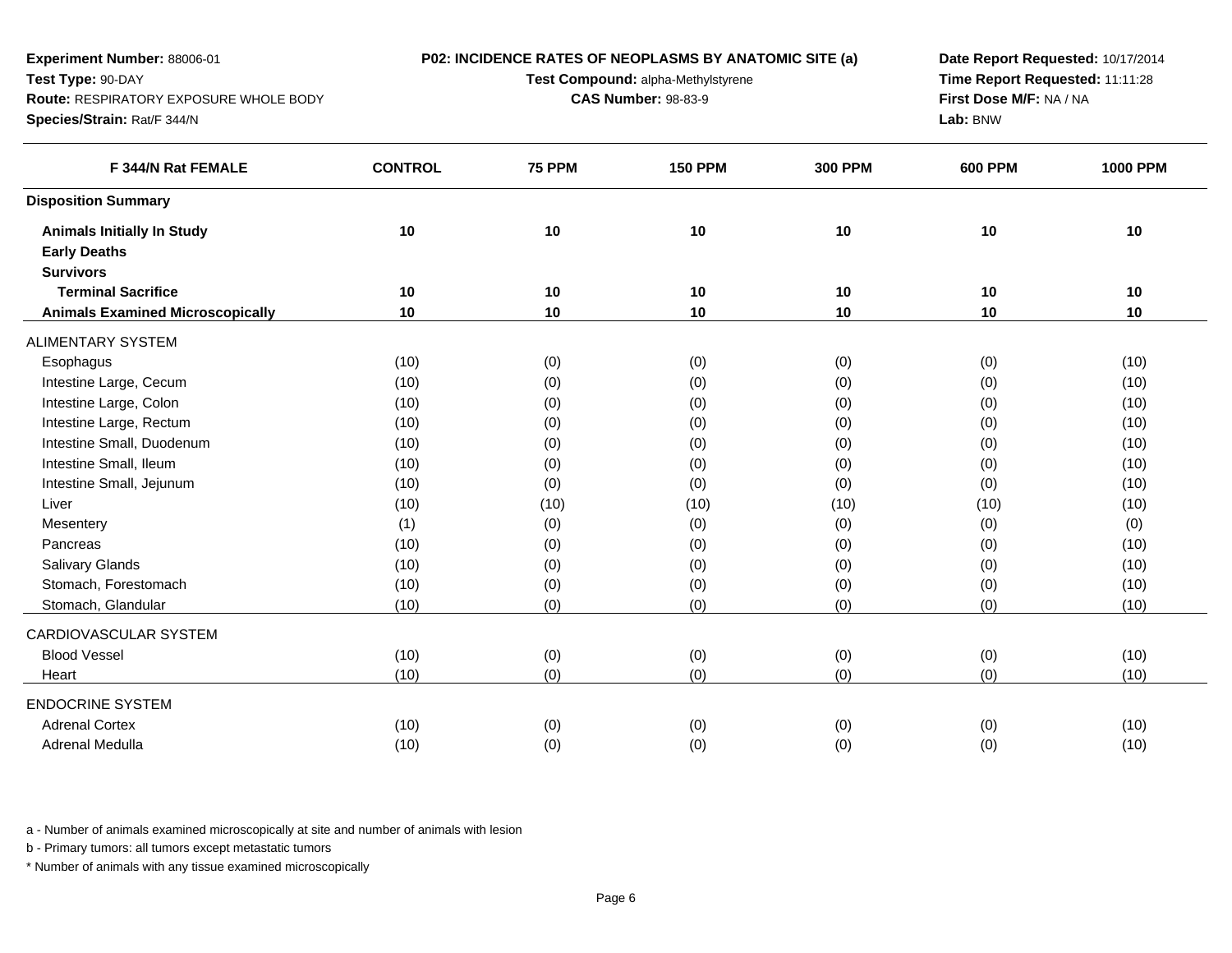| Experiment Number: 88006-01            |                | P02: INCIDENCE RATES OF NEOPLASMS BY ANATOMIC SITE (a) | Date Report Requested: 10/17/2014  |                |                                 |                 |
|----------------------------------------|----------------|--------------------------------------------------------|------------------------------------|----------------|---------------------------------|-----------------|
| Test Type: 90-DAY                      |                |                                                        | Test Compound: alpha-Methylstyrene |                | Time Report Requested: 11:11:28 |                 |
| Route: RESPIRATORY EXPOSURE WHOLE BODY |                |                                                        | <b>CAS Number: 98-83-9</b>         |                | First Dose M/F: NA / NA         |                 |
| Species/Strain: Rat/F 344/N            |                |                                                        |                                    |                | Lab: BNW                        |                 |
| F 344/N Rat FEMALE                     | <b>CONTROL</b> | <b>75 PPM</b>                                          | <b>150 PPM</b>                     | <b>300 PPM</b> | <b>600 PPM</b>                  | <b>1000 PPM</b> |
| Islets, Pancreatic                     | (10)           | (0)                                                    | (0)                                | (0)            | (0)                             | (10)            |
| Parathyroid Gland                      | (9)            | (0)                                                    | (0)                                | (0)            | (0)                             | (10)            |
| <b>Pituitary Gland</b>                 | (10)           | (0)                                                    | (0)                                | (0)            | (0)                             | (10)            |
| <b>Thyroid Gland</b>                   | (10)           | (0)                                                    | (0)                                | (0)            | (0)                             | (10)            |
| <b>GENERAL BODY SYSTEM</b>             |                |                                                        |                                    |                |                                 |                 |
| None                                   |                |                                                        |                                    |                |                                 |                 |
| <b>GENITAL SYSTEM</b>                  |                |                                                        |                                    |                |                                 |                 |
| <b>Clitoral Gland</b>                  | (10)           | (0)                                                    | (0)                                | (0)            | (0)                             | (10)            |
| Ovary                                  | (10)           | (1)                                                    | (0)                                | (0)            | (0)                             | (10)            |
| <b>Uterus</b>                          | (10)           | (0)                                                    | (0)                                | (0)            | (0)                             | (10)            |
| <b>HEMATOPOIETIC SYSTEM</b>            |                |                                                        |                                    |                |                                 |                 |
| <b>Bone Marrow</b>                     | (10)           | (0)                                                    | (0)                                | (0)            | (0)                             | (10)            |
| Lymph Node                             | (1)            | (0)                                                    | (0)                                | (0)            | (0)                             | (0)             |
| Lymph Node, Bronchial                  | (2)            | (0)                                                    | (0)                                | (0)            | (0)                             | (0)             |
| Lymph Node, Mediastinal                | (9)            | (1)                                                    | (0)                                | (0)            | (0)                             | (9)             |
| Lymph Node, Mesenteric                 | (10)           | (1)                                                    | (0)                                | (0)            | (0)                             | (10)            |
| Spleen                                 | (10)           | (0)                                                    | (0)                                | (0)            | (0)                             | (10)            |
| Thymus                                 | (10)           | (0)                                                    | (0)                                | (0)            | (0)                             | (10)            |
| <b>INTEGUMENTARY SYSTEM</b>            |                |                                                        |                                    |                |                                 |                 |
| Mammary Gland                          | (10)           | (0)                                                    | (0)                                | (0)            | (0)                             | (10)            |
| Skin                                   | (10)           | (0)                                                    | (0)                                | (0)            | (0)                             | (10)            |
| MUSCULOSKELETAL SYSTEM                 |                |                                                        |                                    |                |                                 |                 |
| <b>Bone</b>                            | (10)           | (0)                                                    | (0)                                | (0)            | (0)                             | (10)            |
| NERVOUS SYSTEM                         |                |                                                        |                                    |                |                                 |                 |
| <b>Brain</b>                           | (10)           | (0)                                                    | (0)                                | (0)            | (0)                             | (10)            |
|                                        |                |                                                        |                                    |                |                                 |                 |

a - Number of animals examined microscopically at site and number of animals with lesion

b - Primary tumors: all tumors except metastatic tumors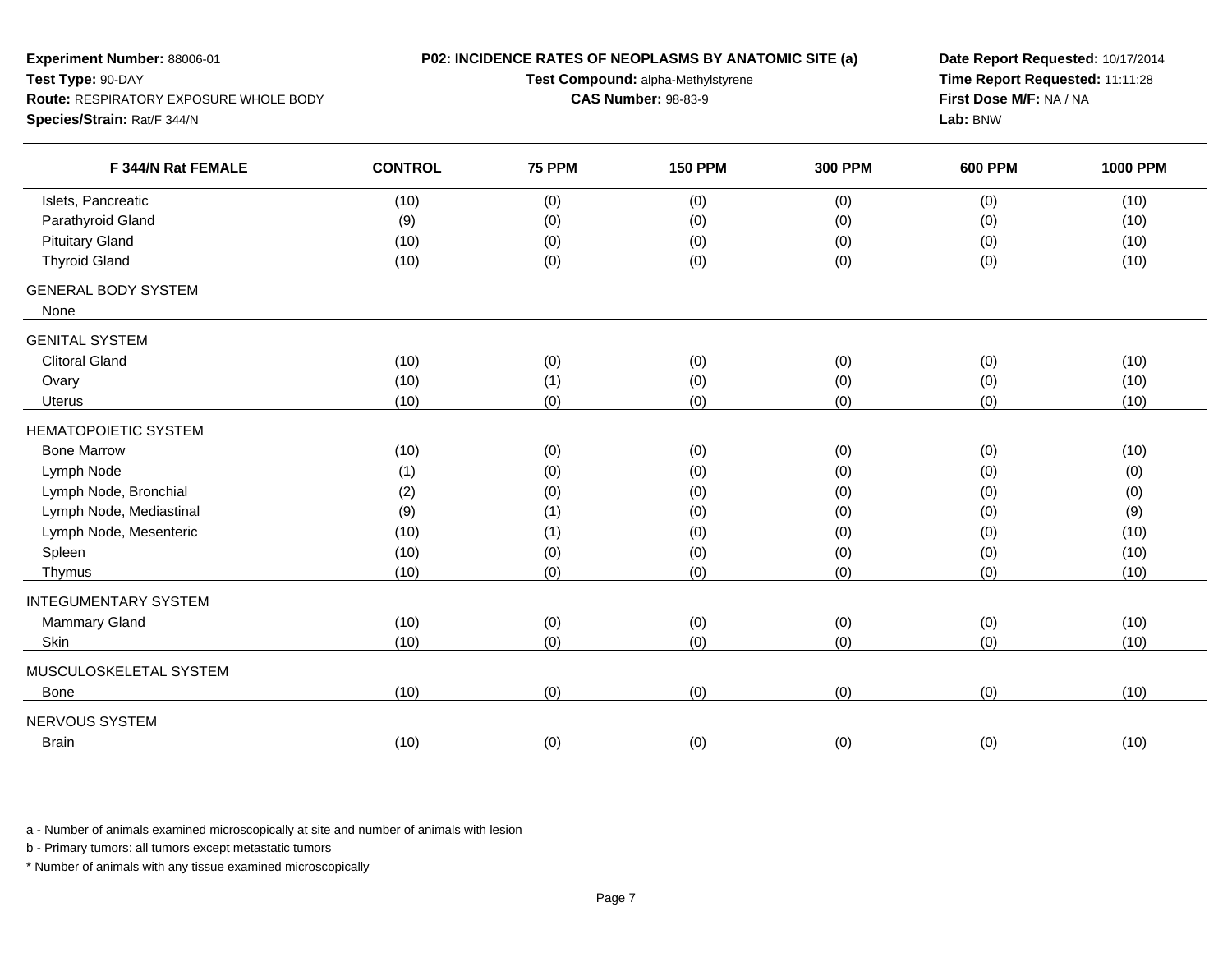| <b>Experiment Number: 88006-01</b><br>Test Type: 90-DAY<br><b>Route: RESPIRATORY EXPOSURE WHOLE BODY</b><br>Species/Strain: Rat/F 344/N<br>F 344/N Rat FEMALE |                | P02: INCIDENCE RATES OF NEOPLASMS BY ANATOMIC SITE (a)<br>Test Compound: alpha-Methylstyrene<br><b>CAS Number: 98-83-9</b> | Date Report Requested: 10/17/2014<br>Time Report Requested: 11:11:28<br>First Dose M/F: NA / NA<br>Lab: BNW |                |                |                 |
|---------------------------------------------------------------------------------------------------------------------------------------------------------------|----------------|----------------------------------------------------------------------------------------------------------------------------|-------------------------------------------------------------------------------------------------------------|----------------|----------------|-----------------|
|                                                                                                                                                               | <b>CONTROL</b> | <b>75 PPM</b>                                                                                                              | <b>150 PPM</b>                                                                                              | <b>300 PPM</b> | <b>600 PPM</b> | <b>1000 PPM</b> |
| <b>RESPIRATORY SYSTEM</b>                                                                                                                                     |                |                                                                                                                            |                                                                                                             |                |                |                 |
| Larynx                                                                                                                                                        | (10)           | (0)                                                                                                                        | (0)                                                                                                         | (0)            | (0)            | (10)            |
| Lung                                                                                                                                                          | (10)           | (0)                                                                                                                        | (0)                                                                                                         | (0)            | (0)            | (10)            |
| Nose                                                                                                                                                          | (10)           | (10)                                                                                                                       | (10)                                                                                                        | (10)           | (10)           | (10)            |
| Pleura                                                                                                                                                        | (10)           | (0)                                                                                                                        | (0)                                                                                                         | (1)            | (0)            | (10)            |

a (10) (0) (0) (0) (0) (0) (0) (10)

r (0) (0) (0) (0) (0) (0) (0) (0) (0) (1) (1)

e (10) (10) (0) (0) (0) (0) (0) (0) (0) (10)

(10) (10) (10) (10) (10) (10)

d (10) (0) (0) (0) (0) (0) (0) (10)

(10) (0) (0) (0) (0) (10)

a - Number of animals examined microscopically at site and number of animals with lesion

b - Primary tumors: all tumors except metastatic tumors

Trachea

Ear

Eye

Kidney

SPECIAL SENSES SYSTEM

Harderian Gland

URINARY SYSTEM

Urinary Bladder